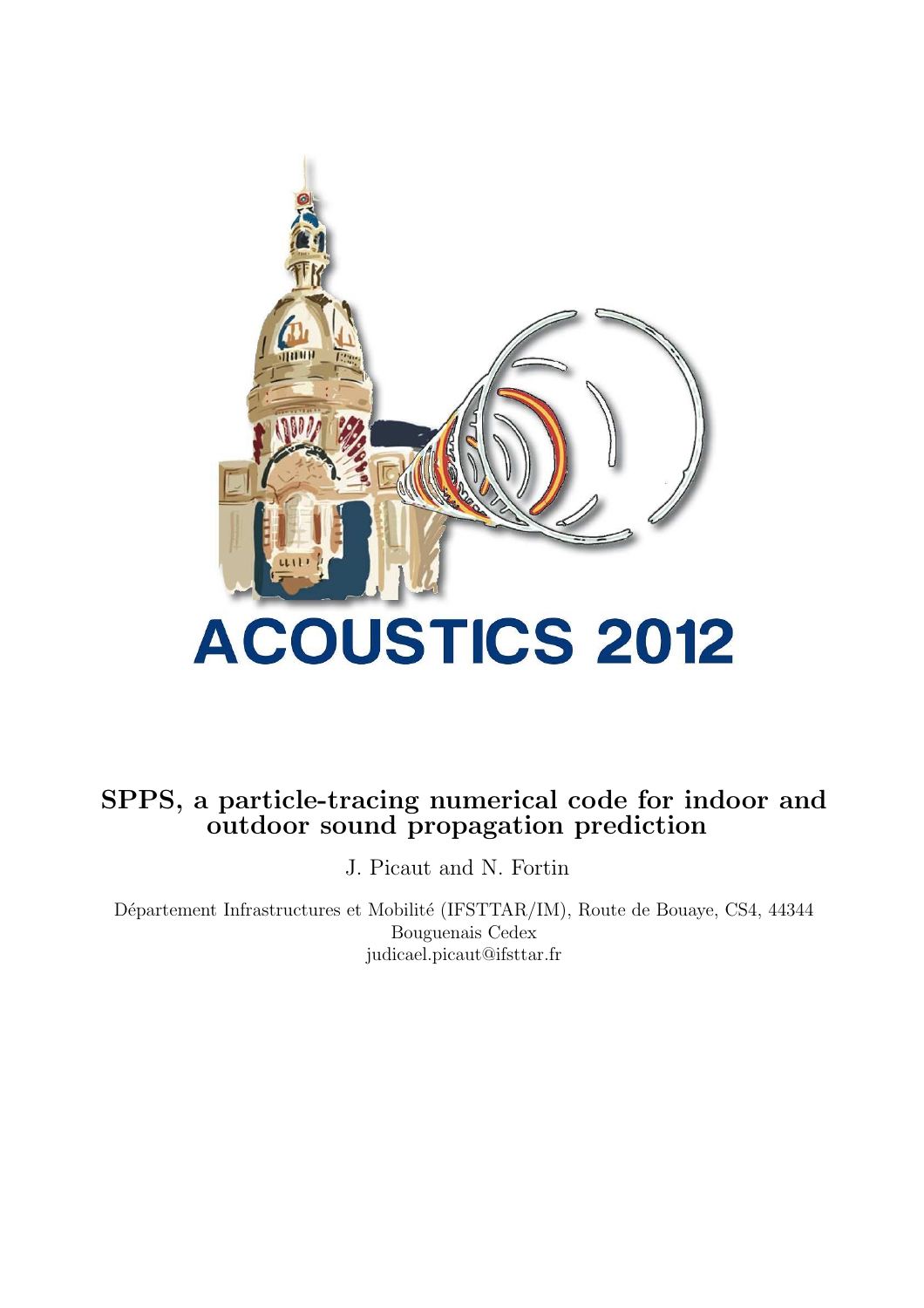Geometrical and energetically models are widely used in outdoor and indoor noise predictions. Several approaches have been considered, amongst them, one can cited the ray and beam-tracing methods, the image-source method, the radiosity method, etc. Another approach is based on the use of sound particles to model the sound propagation in complex environments. Similarly to the ray-tracing methods, the sound particles concept allows to model many acoustics phenomena like absorption, transmission, réflection and diffusion on surfaces, scattering by fitting objects, meteorological effects, etc. Two approaches can be followed: a probabilistic one, considering that the energy that is carried by the particle is constant and using Monte-Carlo methods for the modelling of acoustics phenomena; a deterministic one, considering that the energy of sound particles is modified according to the acoustics phenomena. In this paper, a numerical code (SPPS), using both approaches is presented and many applications are shown. In addition, several comparisons with experimental data and other methods are also proposed.

#### **Introduction**  $\mathbf{1}$

Sound field modelling in architectural acoustics lies at the origin of a large number of studies within the scope of room and environmental acoustics. The objective is to propose models for accurate prediction of sound fields, some of them in order to virtually simulate room acoustics using auralization techniques [1]. Given the complexity of the task, several approaches have been considered, from which on can cited energetic approaches, like the classical reverberation theory or the image-sources, ray-tracing [2] and radiosity methods [3], etc. More recently, undulatory approaches like the finite-difference time-domain [4] and the transmission line matrix [5] methods have also been proposed. However, they are still limited due to significant computational times. Thus, energetic approaches are still relevant today. Particularly, the particle-tracing method is an interesting alternative approach, quite similar to the ray-tracing method, which is able to consider the main physical phenomena involved during sound propagation.

Although the sound particles concept was first introduced by Joyce [6], the first practical implementation for room acoustics was conducted by Stephenson [7], who showed the tremendous potential of the method for modeling complex propagation phenomena...

Following the same approach, the sound particles concept was fully implemented in a numerical code for three-dimensional (3D) complex environments. A special attention was paid to consider all major physical phenomena occurring during sound propagation, and to optimize algorithms in order to reduce computational times.

#### $\overline{2}$ **Presentation of the method**

# 2.1 Principle

The simulation principle relies upon tracking sound particles, carrying a amount of energy  $\varepsilon$  and emitted from a sound source, within a 3D-domain [8]. Each particle propagates along a straight line between two time steps  $\Delta t$ (the whole trajectory may be curved), until collision with an object. At each collision, sound particles may be absorbed, reflected, scattered, diffused, transmitted, depending on the nature of the object.

Two algorithms can be considered. The first approach is to consider that the energy of the particle is constant. In function of the phenomena, the particle may disappear from the domain or follows its propagation: the number of sound particles decreases along the time. In the second approach, the particle energy is varying according to the physical phenomena occurring during the propagation. In this case, the number of particles in the domain should be constant along the time. Since, in both cases, physical phenomena can be modeled according to probabilistic laws, both approaches are equivalent to Monte-Carlo methods. The accuracy of prediction is then dependent of the initial number of particles.

#### $2.2$ **Algorithms**

# 2.2.1 Sound source modelling

2.2.1.1 Directivity Sound emission from a point source can be modeled by considering that sound particles, at the emission time and at the exact position of the source, propagate in directions in accordance with the source directivity. It is then necessary to verify that the number of particles emitted by elementary solid angle  $d\Omega = d\phi \sin\theta d\theta$ is in accordance with the directivity of the source  $O(\theta, \phi)$ .

For example, in the case of an omnidirectional sound source, sound particles have to be uniformly distributed over a sphere centered on the source, meaning that angle  $(\theta, \phi)$ must be chosen according to the following relations:

$$
\phi = 2\pi \times u \quad \in [0, 2\pi], \tag{1}
$$

$$
\theta = \cos^{-1}(2\nu - 1) \quad \in [0, \pi]. \tag{2}
$$

where  $u$  and  $v$  are two random numbers between 0 and 1 (uniform distribution). The same approach can also be applied to non-uniform directivity. At the present time, only omni- and mono-directional point sources, and planar sources are modeled in the SPPS code.

2.2.1.2 Initial sound particle energy During a time step  $\Delta t$ , a source with a sound power W emits an amount of energy  $E = W \times \Delta t$ . In the sound particle concept, each particle carries an initial energy  $\varepsilon_0$ . If the source emits N sound particles, the energy conservation between both approaches requires:

$$
N \times \varepsilon_0 = W \times \Delta t,\tag{3}
$$

meaning that the initial energy of a sound particle is given by

$$
\varepsilon_0 = \frac{W}{N} \times \Delta t. \tag{4}
$$

## 2.2.2 Propagation modelling

2.2.2.1 Free field propagation In free field condition and without absorption, the theoretical decrease of sound intensity from a point source, in the direction  $(\theta, \phi)$ , is:

$$
I(\theta,\phi) = \frac{Q(\theta,\phi)}{4\pi r^2},\tag{5}
$$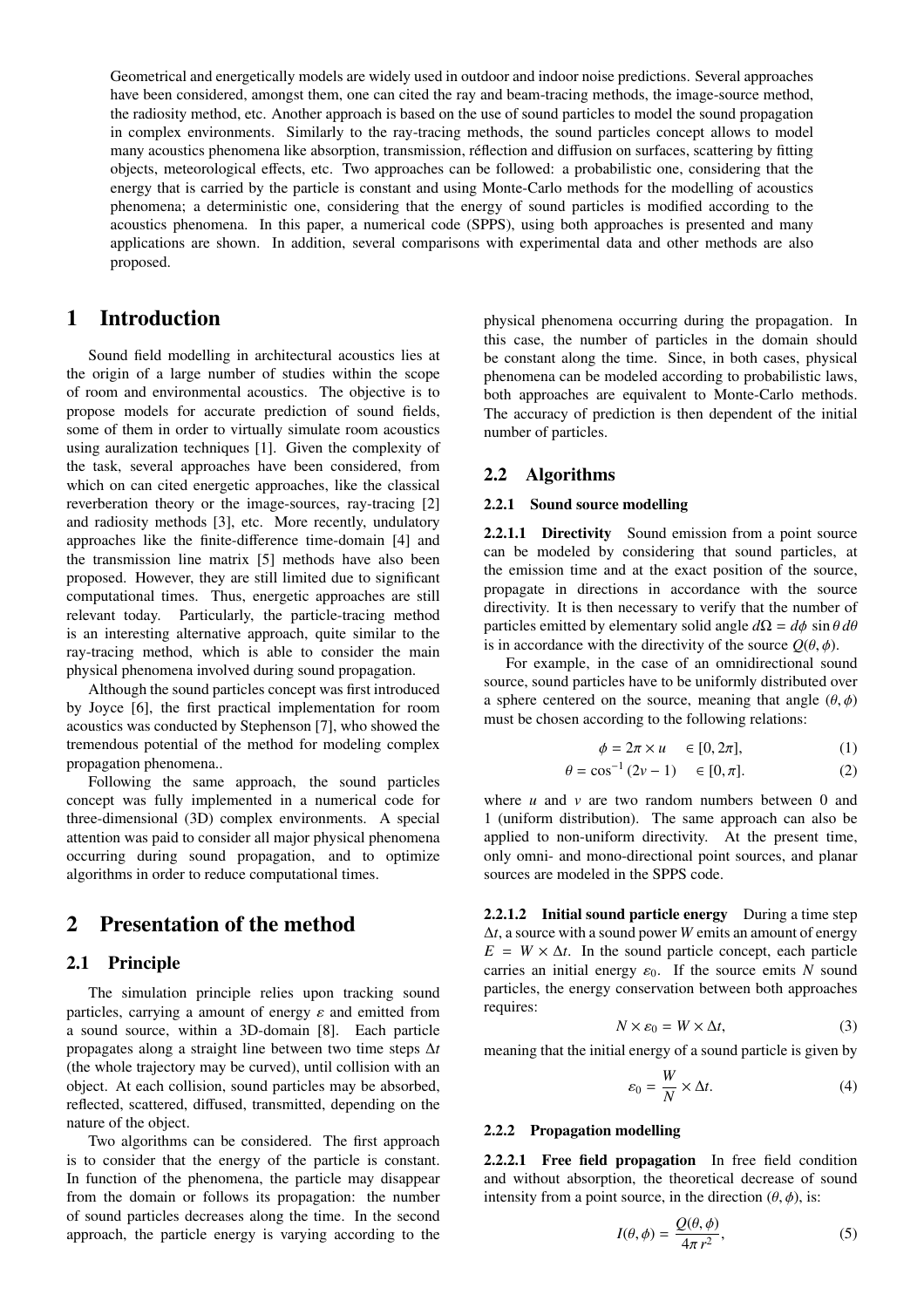where  $r$  is the distance from the source. In the concept of sound particle, due to the modelling of the sound source, the spatial distribution of particles follows naturally the same decrease. For example, considering an omnidirectional point source ( $Q = 1$ ), the particle distribution  $n(r)$  (in m<sup>2</sup>) around the source is equal to:

$$
n(r) = \frac{N}{4\pi r^2}.
$$
 (6)

2.2.2.2 Atmospheric absorption Considering the atmospheric absorption, the decrease of the sound intensity after a propagation of distance  $r$ , is:

$$
I = I_0 \exp - mr = I_0 \exp - \frac{\ln 10}{10} \alpha_{\text{air}} r \tag{7}
$$

where  $I_0$  is the initial sound intensity, and m (in Np/m) the atmospheric absorption coefficient, which can be expressed from the atmospheric absorption coefficient  $\alpha_{\text{air}}$  (in dB/m).

In the SPPS approach, two methods can be considered. With the energetic approach, the particle energy is simply weighted by the amount of decrease along the propagation distance (equation  $(7)$ ). With the probabilistic method, the atmospheric absorption is considered as the probability that the sound particle disappears or not from the propagation domain, after a propagation distance  $r$ .

$$
f(r) = \exp - mr.
$$
 (8)

This function is null when  $r$  tends to infinity, meaning that the particle cannot propagate to infinity  $(i.e.$  the particle is absorbed due to air absorption) and is equal to unity for  $r = 0$ , meaning that the particle cannot be absorbed without propagation. One can also verify that  $f(r)$  is a linear function of independent random variables, since:

$$
f\left(\sum_{n=1}^{N} r_i\right) = \Pi_{i=1}^{N} f(r_n). \tag{9}
$$

In a practical point of view, the probabilistic method consists in choosing a random number  $\zeta$  between 0 and 1, at each time step (i.e. at each elemental displacement  $d_0 = c\Delta t$ , for each particle, and to compare this number to the probability density function  $f(d_o)$ . If  $\zeta < f(d_o)$  the particle propagates in the domain; if  $\zeta \ge f(d_o)$ , the particle is absorbed and disappears from the propagation domain.

2.2.2.3 Refraction Considering outdoor sound propagation, sound waves can be refracted due to atmospheric and thermic effects [9]. In the SPPS code, the direction of propagation of a sound particle is then updated at each time step, according to the celerity profile. At the present time, "classical" log-lin profiles are included in the SPPS code [9].

2.2.2.4 Diffusion by fitting objects During propagation, sound particles can be scattered by fitting objects in the propagation domain. If scattering objects are explicitly modeled (i.e. objects are included in the 3D-scene), they act following the same procedure than boundary conditions (section 2.2.3). When the number of scattering objects increases in a sub-domain of the propagation domain, the diffusion process that is generated by the multiple scattering, follows a probalistic approach [10]. Considering a subdomain of volume  $V_c$ , defined by  $N_c$  scattering objects (*i.e.*  with a density  $n_c = N_C/V_c$  of scattering surface  $s_c$  and with an absorption coefficient  $\alpha_c$ , then, the probability density function  $f(r)$  that a particle collides a scattering object on a distance  $r$  is written:

$$
f(r) = v_c \exp(-v_c r), \qquad (10)
$$

where  $v_c = 1/\lambda_c$  is the diffusion frequency defined from the mean free path  $\lambda_c = 4/(n_c q_c)$ .

In practice, the SPPS code uses the method of the cumulative distribution function  $p(\hat{R})$  to model the diffusion process, defined by:

$$
p(\hat{R}) = \int_0^{\hat{R}} f(R) \, dR = 1 - \exp\left(-\nu_c \,\hat{R}\right),\tag{11}
$$

and giving the probability that a particle encounters a scattering object along a propagation distance  $\hat{R}$ . Similarly to the atmospheric absorption, this function is null for  $\hat{R} = 0$ and equal to unity for  $\hat{R} = \infty$ . The numerical simulation of the diffusion process is obtained by considering the inverse cumulative distribution function:

$$
\hat{R} = -\frac{1}{v_c} \ln\left[1 - \xi\right],\tag{12}
$$

where  $\xi$  is a random number between 0 and 1. Then, for each particle entering into a sub-domain, a random number is considered, giving the distance  $\hat{R}$  of collision with a scattering object. When the particle has reached the distance  $\hat{R}$  in the sub-domain, the particle is scattered into a new direction according to the reflection law of the scattering object. After collision, a new distance  $\hat{R}$  is associated to the particle and the process starts again. The absorption and the reflection processes of a particle by a scattering object follows the same methods than for boundary conditions (see sections 2.2.3.2 and 2.2.3.3).

## 2.2.3 Boundary conditions

**2.2.3.1 Description** When a sound wave with unit energy collides with a boundary (wall, object, façades...), a first part  $R$  (*i.e.* the reflection coefficient) of the energy is reflected, a second part  $\beta$  is dissipated within the boundary material, and a last part  $\tau$  (*i.e.* the transmission coefficient) can be transmitted, such as (with  $\alpha$  the absorption coefficient):

$$
R + \beta + \tau = R + \alpha = 1. \tag{13}
$$

2.2.3.2 Absorption and transmission In the probabilistic approach, when sound particles collide with a boundary, the first step is to determine the amount of them that are absorbed or reflected. This is done by comparing a random number  $u$  between 0 and 1, for each particle, with the absorption coefficient  $\alpha$ . If  $u < \alpha$ , the particle is absorbed. If this case, a new random number v between 0 and  $\alpha$  is chosen. If  $v < \tau$ , the particle is transmitted, while in the other case, the particle simply disappears from the propagation medium. Lastly, if  $u \ge \alpha$ , the particle is reflected according to the reflection law of the boundary (section 2.2.3.3).

In the energetic approach, the energy of the particle is weighted by the reflection coefficient  $R$ . Then, the particle is reflected according to the reflection law of the boundary. Here again, a part  $\beta$  of the energy of the particle can be dissipated within the material, while another part  $\tau$  can be transmitted. If transmission occurs, a new particle is created with an initial energy  $\tau$ .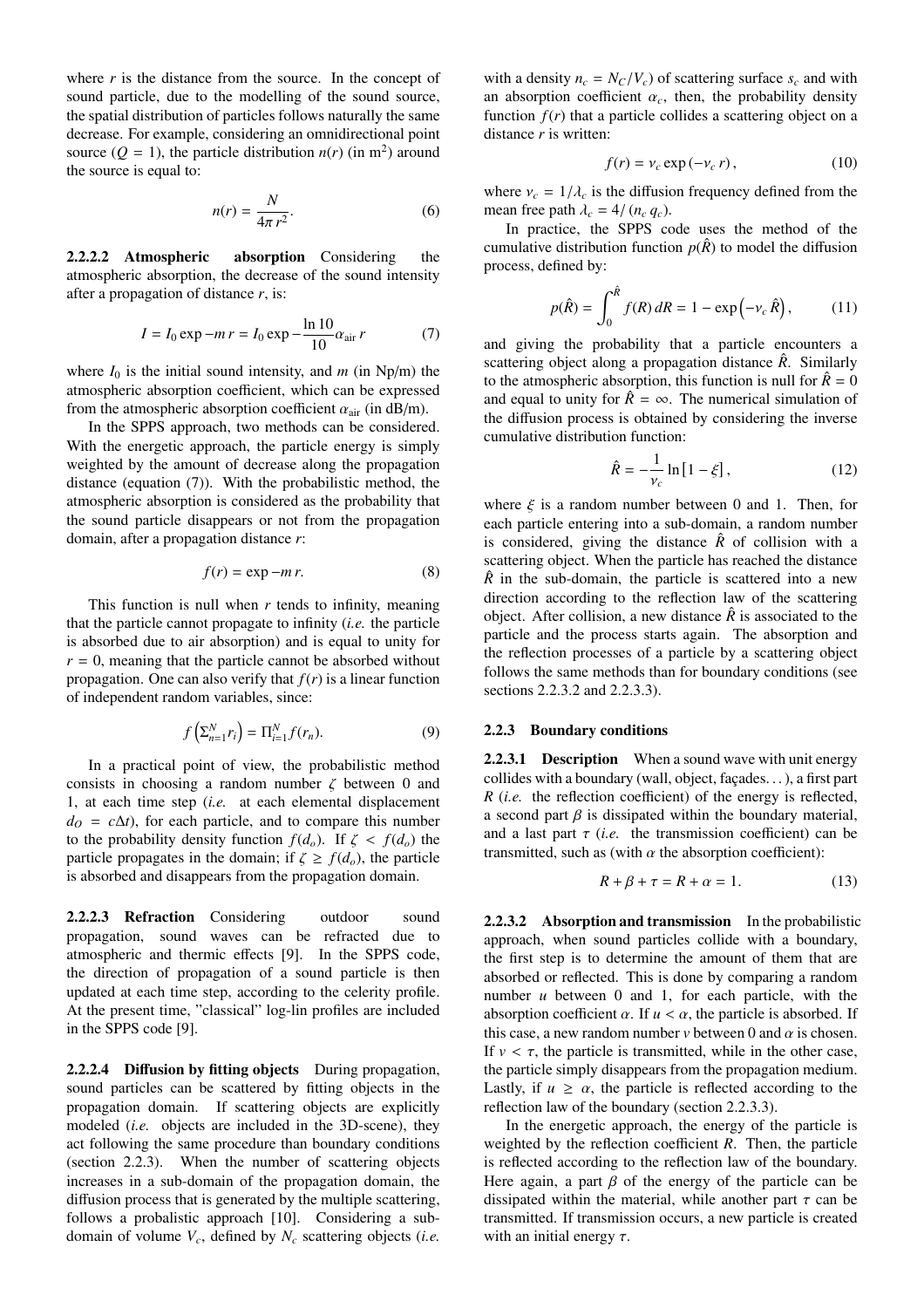2.2.3.3 Reflection In room acoustics, it is usual to consider that reflection can be split into a specular part and a diffuse part, the ratio being defined by the scattering coefficient  $s$  [2]. For both approaches, a random number  $w$  is chosen between 0 and 1. If  $w < 1 - s$  the particle is reflected specularly, while, in the other case, the reflection is chosen according to the diffuse reflection law. One can remark that the duplication of the particle (one in the specular direction, and the duplicate one in the diffusion reflection) is not implemented in the SPPS code yet. Another solution could also consist in considering a single reflection law instead of splitting into two reflections.

Let us consider now an incident particle on a boundary, with an incident direction defined by spherical coordinates  $(\theta, \phi)$ . We can defined the propability  $P(\theta, \phi; \theta', \phi') = P(\Omega, \Omega')$  that the particle is reflected in the solid angle  $d\Omega' = \sin \phi' d\phi' d\theta'$ . Lastly, we can also consider the incident flux of particles  $j(\theta, \phi)$  on the boundary. Finally, the reflected flux  $j'(\theta', \phi')$  must verified:

$$
j'(\theta', \phi') \cos \phi' = \int P(\theta, \phi; \theta', \phi') j(\theta, \phi) \cos \phi \, d\Omega, \quad (14)
$$

which can also be written:

$$
j'(\theta', \phi') = \int R(\theta, \phi; \theta', \phi') j(\theta, \phi) \cos \phi \, d\Omega. \tag{15}
$$

where  $R(\theta, \phi; \theta', \phi')$  is the reflection law.

Several reflection laws have been implemented in the SPPS code, from which, one can cite for example, the specular one:

$$
R(\theta, \phi; \theta', \phi') = 2\delta(\theta - \theta' \pm \pi) \,\delta(\sin^2 \phi - \sin^2 \phi'),\qquad(16)
$$

with  $\delta$  the Dirac distribution, the Lambert's one:

$$
R(\theta, \phi; \theta', \phi') = \frac{1}{2\pi} \times 2, \tag{17}
$$

and the uniform one:

$$
R(\theta', \phi') = \frac{1}{2\pi \cos \phi'},
$$
\n(18)

with  $\theta' \in [0, 2\pi]$  and  $\phi' \in [0, \pi/2]$ .

In practice, the direction of reflection is obtained with the method of the inverse cumulative distribution function (see section 2.2.2.4). It can be noted that for the uniform and Lambert reflections, reflection laws are only function of  $\phi'$ , the angle  $\theta'$  being uniform between 0 and  $2\pi$ . When the last method can not be applied (*i.e.* for complex reflection laws), the rejection method can also be used.

### 2.2.4 Sound field calculation

2.2.4.1 Volume receiver Since punctual receivers cannot be numerically defined, they must be modeled as a spherical volume with a volume  $V_{\text{rec}}$ . Then, the total energy  $E_{\text{rec}}^{J}(n)$  for a given receiver, at time step  $n$ , in the frequency band  $j$ , is the sum of the energy  $\varepsilon_i^j$  of each particle passing through the receiver, at the same time step:

$$
E_{\text{rec}}^j(n) = \sum_{i}^{N_0} \varepsilon_i^j = \sum_{i}^{N_0} \frac{W}{N} \varepsilon_i^j \times \Delta t_i, \qquad (19)
$$

where  $N_0$  is the total number of particles passing through the receiver volume,  $\Delta t_i = \ell_i/c$  is the path duration of the particle in the receiver volume  $(\ell_i)$  is the path length and c the speed of sound), and  $\epsilon_i^j$  the energy weighting coefficient for the particle *i*. In the probabilistic approach,  $\epsilon_i^j$  is equal to unity. In the energetic approach,  $\epsilon_i^j$  expresses the amount of energy that is dissipated during the last time step by the particle *i*, due to all physical phenomena occurring during the past propagation. Finally, the energy density  $w_{\text{rec}}^j(n)$  (in  $J/m<sup>3</sup>$ ) at a receiver is given by:

$$
w_{\text{rec}}^j(n) = \frac{E_{\text{rec}}(n)}{V_{\text{rec}}} = \frac{W}{N} \frac{1}{V_{\text{rec}}} \sum_{i}^{N_0} \epsilon_i^j \frac{\ell_i}{c}.
$$
 (20)

In addition, the intensity  $I_{\text{rec}}^j(n)$  and the intensity vector  $I_{\text{rec}}^{j}(n)$  (in W/m<sup>2</sup>) are given by:

$$
I_{\rm rec}^j(n) = c \times w_{\rm rec}^j(n) = \frac{W}{N} \frac{1}{V_{\rm rec}} \sum_{i}^{N_0} \epsilon_i^j \ell_i,
$$
 (21)

with  $c$  the speed of sound, and

$$
\mathbf{I}_{\text{rec}}^j(n) = \frac{W}{N} \frac{1}{V_{\text{rec}}} \sum_{i}^{N_0} \epsilon_i^j \ell_i \frac{\mathbf{v}_i}{c_i},\tag{22}
$$

where  $v_i$  is the velocity of the particle *i*, of norm  $c_i$ . It must be noted that the norm of  $I_{\text{rec}}^J(n)$  is not equal to  $I_{\text{rec}}^J(n)$ .

**2.2.4.2** Surface receiver The sound power  $W_{\text{surf}}^j$  (in W) received by a elemental surface of size  $\Delta S$  with normal **n**, in the frequency band  $j$ , is the sum of the energy carried by each particle *i*, by unit of time  $\Delta t$ , at time step *n*:

$$
W_{\text{surf}}^j(n) = \sum_{i}^{N_0} \frac{\varepsilon_i^j}{\Delta t} \frac{\mathbf{v_i}}{c} \cdot \mathbf{n} = \frac{W}{N} \sum_{i}^{N_0} \epsilon_i \cos \theta_i, \qquad (23)
$$

where  $\theta_i$  is the angle between the normal **n** and the particle velocity  $v_i$ , and  $N_0$  the total number of particles that collide the surface. The sound intensity  $I_{\text{surf}}^{j}(n)$  (in W/m<sup>2</sup>) received by the elemental surface  $\Delta S$  at the time step *n* is then:

$$
I_{\text{surf}}^j(n) = \frac{W}{N} \frac{1}{\Delta S} \sum_{i}^{N_0} \epsilon_i^j \cos \theta_i.
$$
 (24)

#### **SPPS** code  $2.3$

The SPPS code is an implementation of the energetic and the probabilistic approaches. Although SPPS can run as a stand alone executable program, its use can be greatly simplified by the use of the I-Simpa graphical user interface  $(I-Simpa.ifsttar.fr)$  [11]. I-Simpa allows to run the SPPS code for complex geometries and to post-process the numerical results. In particular, room acoustics parameters can be calculated and several graphical representations can be displayed.

A specific documentation is propose to explain the implementation of the method in the SPPS code, with a specific attention to the optimization and the validation of the algorithms. As it seems not pertinent here to give more details on this implementation, readers can consult the SPPS documentation [12] given with I-Simpa.

#### **Validations** 3

This section presents some validations of the SPPS code for several room acoustics applications. More validations are given in the SPPS documentation [12].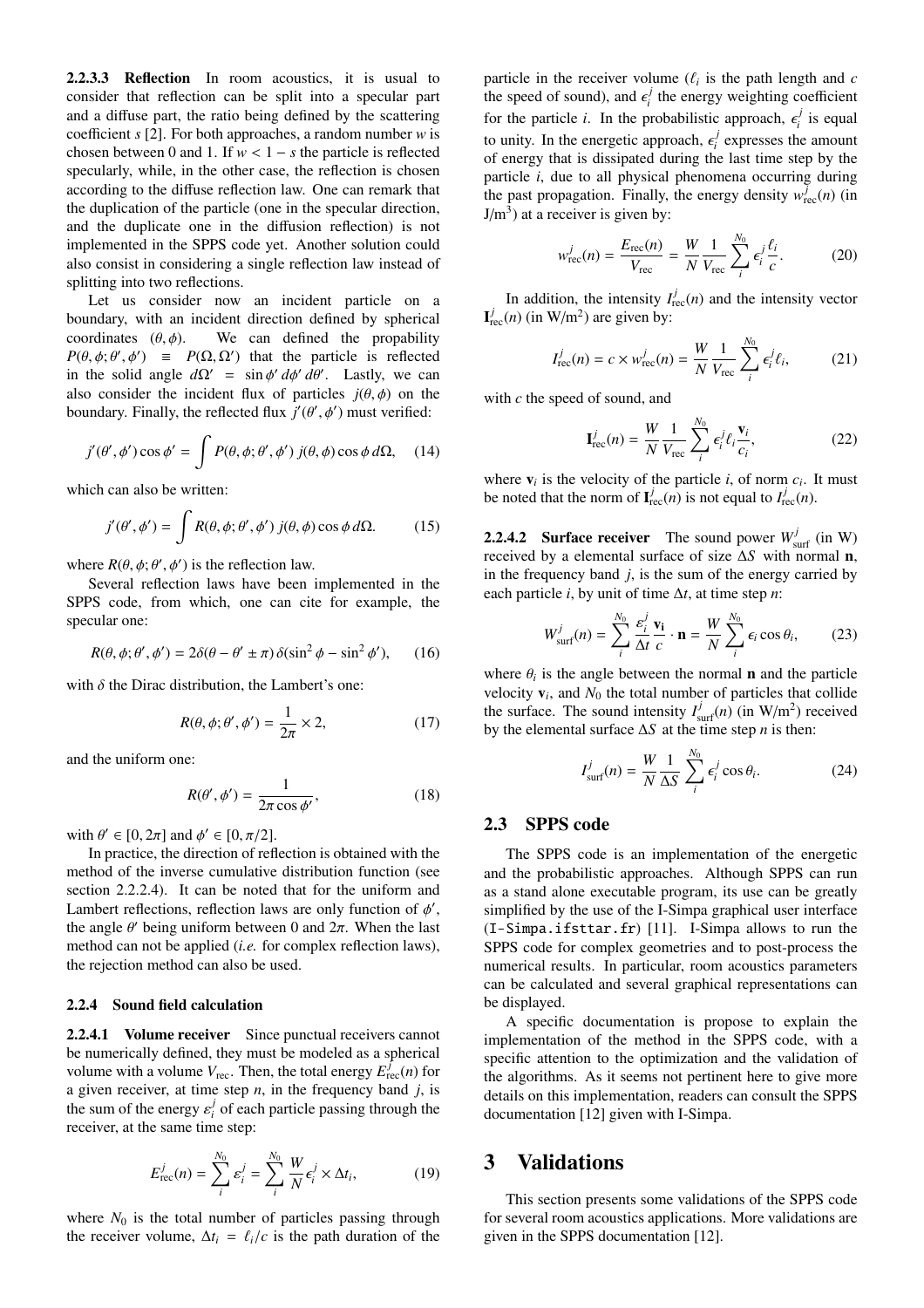Table 1: EDT (in s) comparison between the SPPS code and the radiosity method  $[3, from figure 2.21, page 57]$ .

| Rec.        |        | $\overline{c}$ | 3    | 4    | 5    | 6    |      | 8    | 9    |
|-------------|--------|----------------|------|------|------|------|------|------|------|
|             | Line 1 |                |      |      |      |      |      |      |      |
| Kang        | 1.05   | 0.90           |      | 0.99 | 1.24 | 1.30 | 1.32 | 1.30 | 1.30 |
| <b>SPPS</b> | 1.15   | 1.08           |      | 1.19 | 1.25 | 1.28 | 1.28 | 1.29 | 1.29 |
|             | Line 2 |                |      |      |      |      |      |      |      |
| Kang        | 1.26   | .26            | 1.26 | 1.23 | .24  | 1.27 | 1.29 | 1.27 | 1.27 |
| <b>SPPS</b> | 1.27   | 1.26           | 1.24 | 1.24 | 1.25 | 1.25 | 1.27 | 1.27 | 1.28 |
| Line 3      |        |                |      |      |      |      |      |      |      |
| Kang        | 1.30   | 1.30           | 1.30 | 1.27 | 1.24 | 1.24 | 1.25 | 1.25 | 1.27 |
| <b>SPPS</b> | 1.27   | 1.26           | 1.25 | 1.25 | 1.25 | 1.26 | 1.28 | 1.28 | 1.27 |

Table 2: Absorption and scattering coefficients configurations of the flat room.

| Configuration #1 |                          |         |      |       |        |          |  |  |  |
|------------------|--------------------------|---------|------|-------|--------|----------|--|--|--|
| Wall             | Floor                    | Ceiling | Left | Right | Ext. 1 | Ext. $2$ |  |  |  |
| $\alpha$         | 0.9                      | 0.1     | 0.3  | 0.3   | 0.6    |          |  |  |  |
| S                | 0:0.2:1                  |         |      |       |        |          |  |  |  |
| Configuration #2 |                          |         |      |       |        |          |  |  |  |
| $\alpha$         | 1.0                      |         |      |       |        |          |  |  |  |
|                  | 1 (Lambert's reflection) |         |      |       |        |          |  |  |  |

#### **Cubic rooms**  $3.1$

Here, we compare the SPPS results with the radiosity method *(i.e.* the scattering coefficient is equal to 1) for a cubic room of size  $10 \times 10 \times 10$  m<sup>3</sup> with uniform absorption  $\alpha = 0.2$ . The sound source is located at (3, 3, 3) m. Results are given in terms of early decay times (EDT) for three receivers lines (9 receivers per line) along the diagonal lines  $\lceil 3 \rceil$ .

SPPS simulations have been performed with 1 million of particles, a time step of 2 ms and a duration of 2 s, without atmospheric absorption, using the energetic approach. Table 1 shows that the agreement between both approaches is very good, with mean deviations less than 0.07 s. As expected for a cubic room with low and uniform absorption, EDT values are almost uniform for all receivers, except closed to the source (receivers 1-4 on line 1), and are very closed to the value 1.33 s obtained with the Sabine's formula.

# 3.2 Flat rooms

In this section, we compare the SPPS code with numerical simulations realized by Korany et al. [13] with a hybrid ray-tracing and image-sources based method, taking diffusely reflecting boundaries into account. A rectangular long flat room of size  $20 \times 30 \times 10$  m<sup>3</sup> is considered with a sound source  $(L_W = 0$  dB) at  $(2.5, 15, 3)$  m. Results are given at a receiver at  $(15, 10, 4)$  m for several values of the scattering coefficient s and absorption coefficient  $\alpha$  (table 2).

SPPS simulations have been performed with 1 million of particles, a time step of 2 ms and a duration of 1.5 s, using the probabilistic approach. Comparisons are given in terms of reverberation times (RT30) for both configurations at table 3. Although it is no really applicable for long room with a nonuniform absorption distribution, results are also compared with the classical Sabine and Eyring's formula. Results show a very good agreement between both numerical methods, with differences less than  $10\%$ , and decreasing with s. One can remark that the SPPS code gives very good results for

Table 3: RT30 comparisons between SPPS and Korany numerical simulations, and with the Sabine and Eyring formula, for configurations  $#1$  and  $#2$  of table 2.

|             | #1   |      |      |      |      |      |      |
|-------------|------|------|------|------|------|------|------|
| S           | 0.0  | 0.2  | 0.4  | 0.6  | 0.8  | 1.0  | 1.0  |
| Korany      | 1.13 | 0.98 | 0.76 | 0.68 | 0.69 | 0.72 | 1.09 |
| <b>SPPS</b> | 1.29 | 0.87 | 0.80 | 0.74 | 0.72 | 0.69 | 1.11 |
| Sabine      | 0.96 |      |      |      |      |      | 1.63 |
| Eyring      |      |      | 0.71 |      |      |      | 1.40 |



Figure 1: Coupled rooms geometry. See table 4 for details.

specular reflections  $(s = 0)$ , while the approaches (particletracing for SPPS and image-sources for Korany) are very different.

#### **Coupled rooms**  $3.3$

Here, we consider two rooms S (with the source) and R (without the source) of same size  $5 \times 5 \times 2.5$  m<sup>3</sup>, coupled through a door of size  $0.9 \times 2.5$  m<sup>2</sup> (figure 1). Wall are perfectly diffuse and defined by an uniform absorption coefficient (without transmission). The sound source  $(L_W = 100 \text{ dB})$  is located on the center of the first room S at position  $(2.5, 2.5, 1.25)$  m. Sound levels are calculated for 5 receivers on each room, and then, averaged per room in order to estimate the sound level difference  $\Delta = L_S - L_R$ between rooms.

Numerical results have been obtained with 1 million of particles, a time step of 10 ms and a duration of 1.5 s, using the probabilistic approach. Atmospheric absorption has not be considered. Calculations have been carried out for several values of the absorption coefficient of the rooms, as well as for several values of the transmission loss  $R$  (in dB) and absorption coefficient of the door. Results are shown at table 4 and are compared to the classical theory of coupled rooms, with a very good agreement.

# 3.4 Fitted rooms (industrial halls)

In this section, we compare the SPPS code with experimental data obtained in a testing room of size  $30 \times 8 \times 3.85$  m [14]. Walls are specularly reflecting, with an absorption coefficient of 0.1 for lateral walls, 0.05 for the floor and 0.15 for the ceiling. The fitting zone is localized in the second part of the room (with a regular repartition on the surface) and is made with 80 objects of size  $0.5 \times 0.5 \times 3$  m<sup>3</sup>, and absorption  $\alpha_c = 0.3$  (figure 2(a)). The sound source is located at position  $(1.5, 1, 0.85)$  m. Sound level measurements have been realized along a receiver